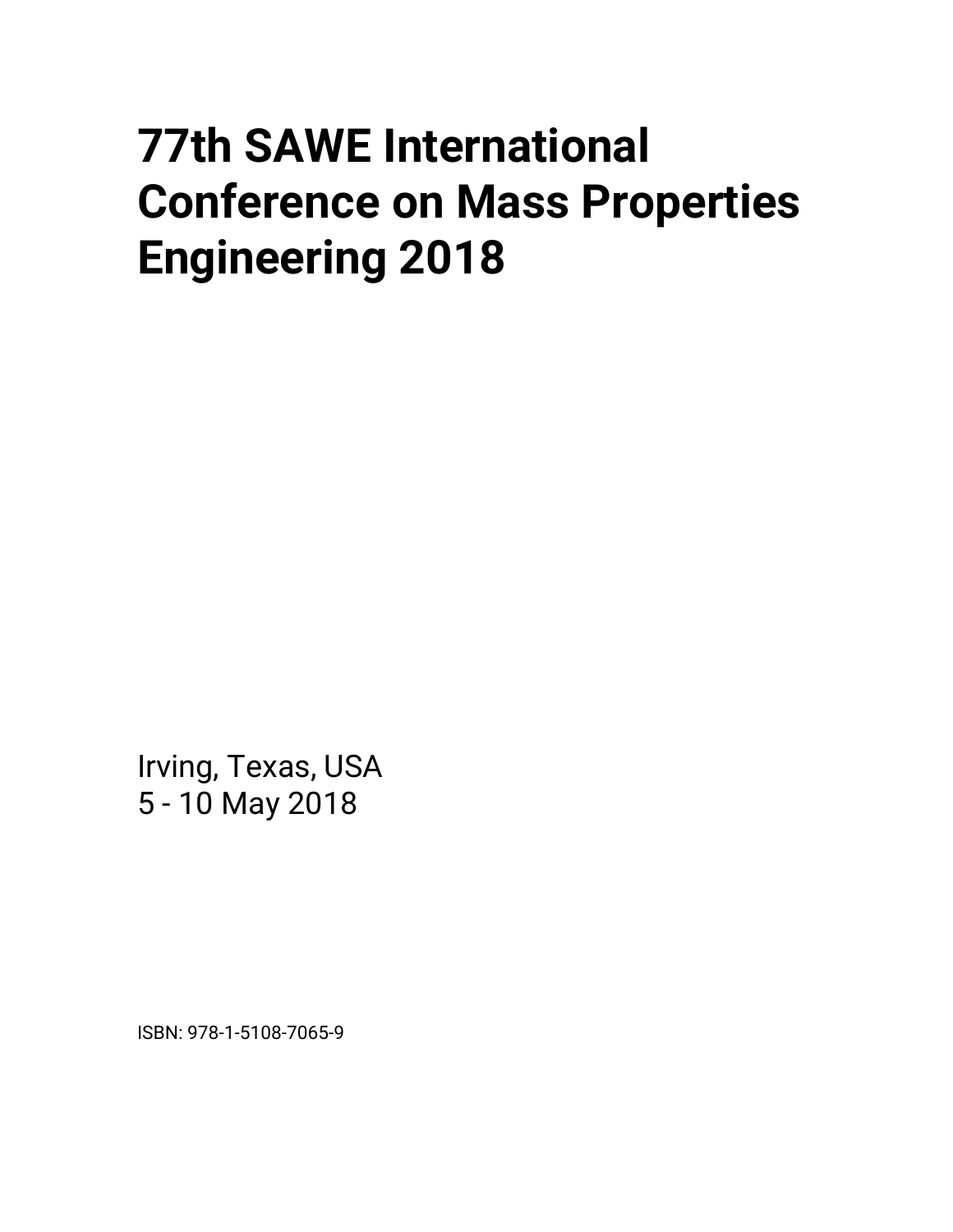**Printed from e-media with permission by:** 

Curran Associates, Inc. 57 Morehouse Lane Red Hook, NY 12571



**Some format issues inherent in the e-media version may also appear in this print version.** 

Copyright© (2018) by Society of Allied Weight Engineers, Inc. All rights reserved.

Printed by Curran Associates, Inc. (2018)

For permission requests, please contact Society of Allied Weight Engineers, Inc. at the address below.

Society of Allied Weight Engineers, Inc. Ronald L. Fox Executive Director 5734 E Lucia Walk Long Beach, CA 90803-4015 USA

Phone: (562) 596-2873 Fax: (562) 596-2874

ron.fox@sawe.org

## **Additional copies of this publication are available from:**

Curran Associates, Inc. 57 Morehouse Lane Red Hook, NY 12571 USA Phone: 845-758-0400 Fax: 845-758-2633 Email: curran@proceedings.com Web: www.proceedings.com